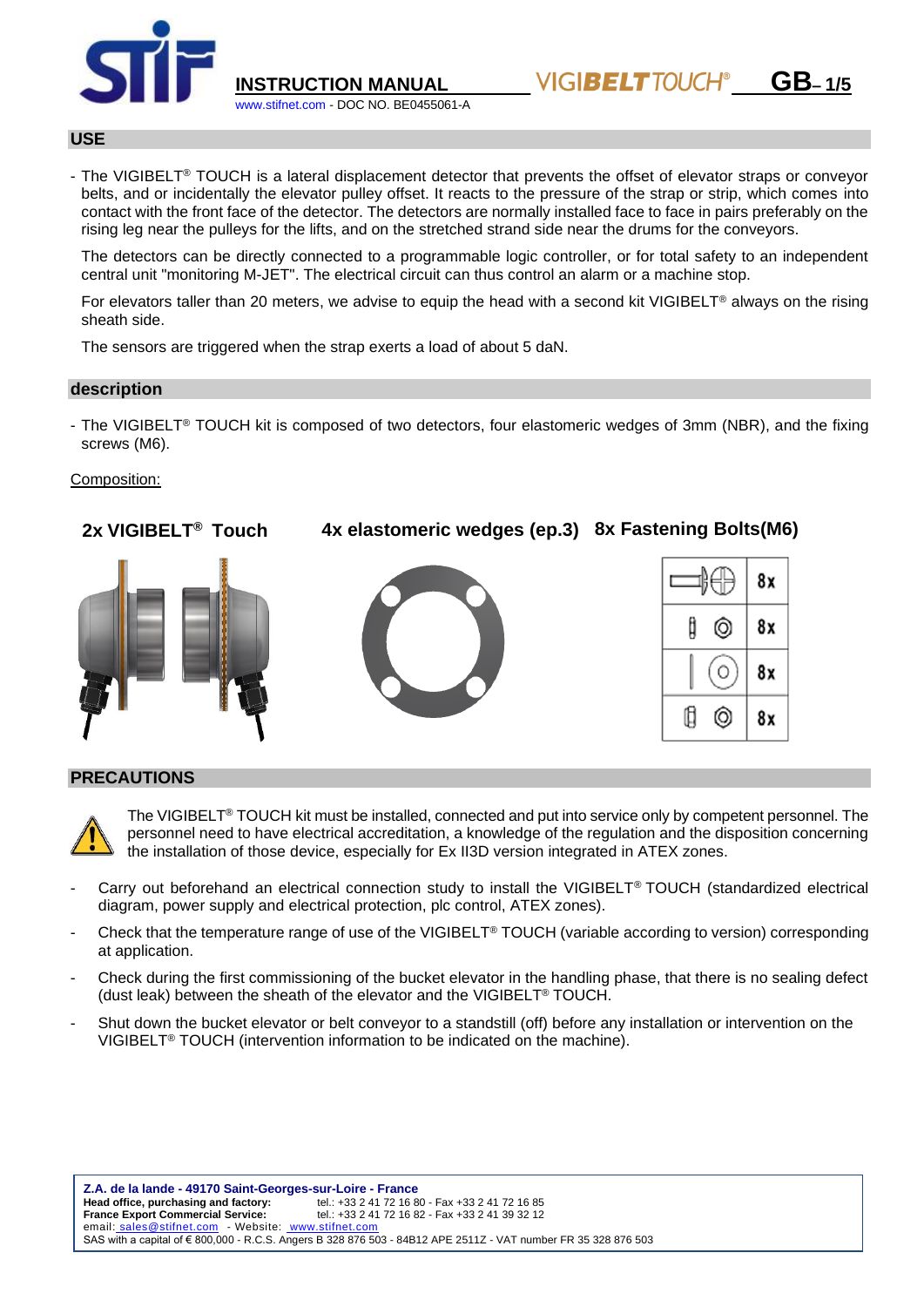

**INSTRUCTION MANUAL WIGIBELT TOUCH<sup>®</sup> GB-2/5** 

## **installation**

1) Make two symmetrical round openings (opening Ø56mm + 4 holes Ø7 on Ø72) on each side on the riser of the elevator: **figure-A**

[www.stifnet.com](http://www.stifnet.com/) - DOC NO. BE0455061-A

# **Figure A**

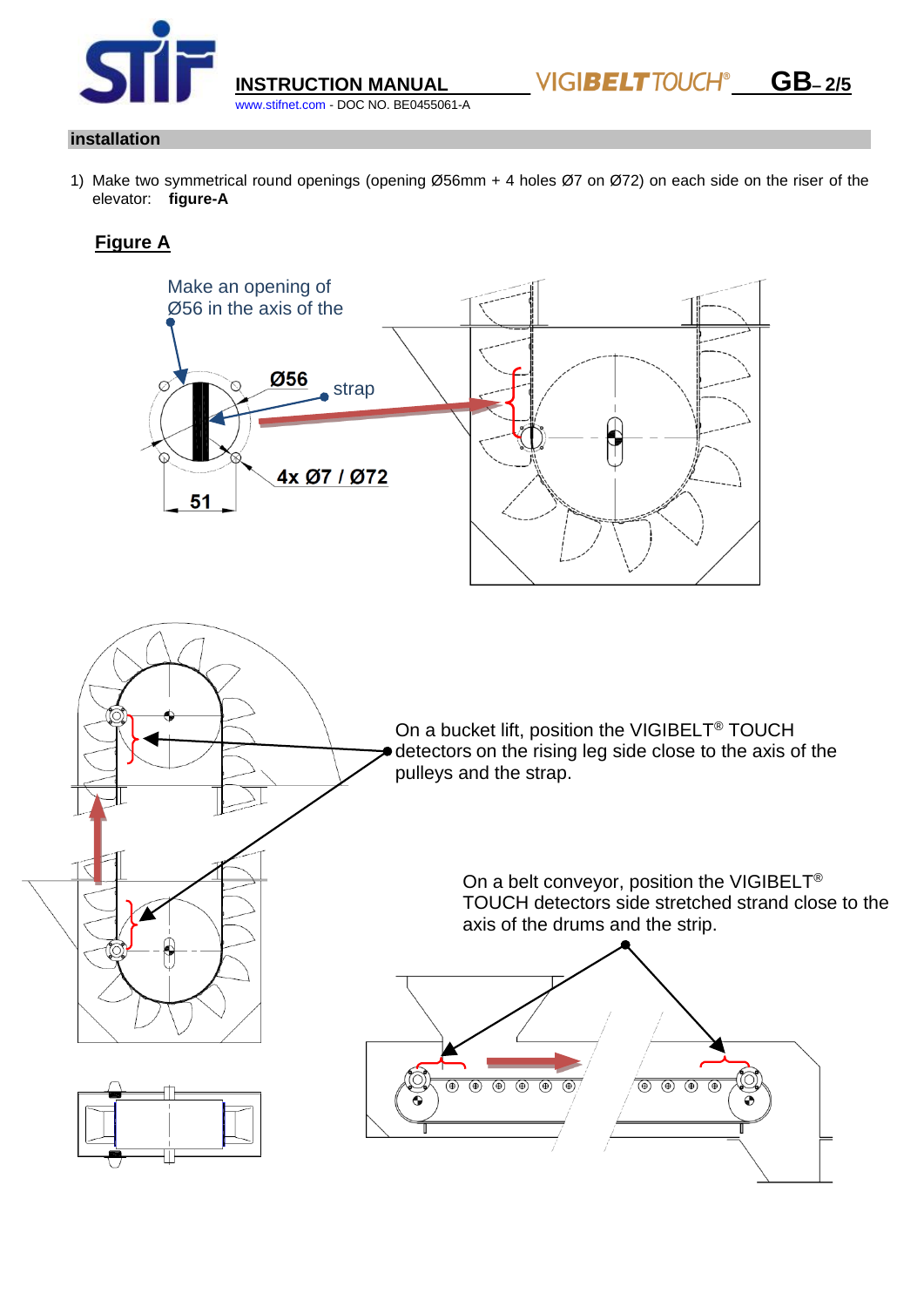

2) Assemble the M6 pan screws with the low nuts on the sheath (clamping torque 6 N.m): **figure-B.**



3) Adjust the trigger distance of the VIGIBELT® TOUCH detectors. This distance corresponds to the dimension between the inner wall of the elevator and the contact face of the detector.

For this, you have the possibility to make three **figure-C** detection settings:

No. 1 - Detector without additional wedge, thickness elevator (example 3mm), i.e. a distance of **20mm**

No. 2 - Detector with an additional wedge, thickness elevator (example 3mm), i.e. a distance of **17mm**

No. 3 - Detector with two additional wedges, thickness elevator (example 3mm), i.e. a distance of **14mm**

# **Figure C**

Setting N°1 Distance of 20mm, No additional hold

Setting N°2 Distance of 17mm, With an additional wedge Setting N°3 Distance of 14mm, With two additional wedges



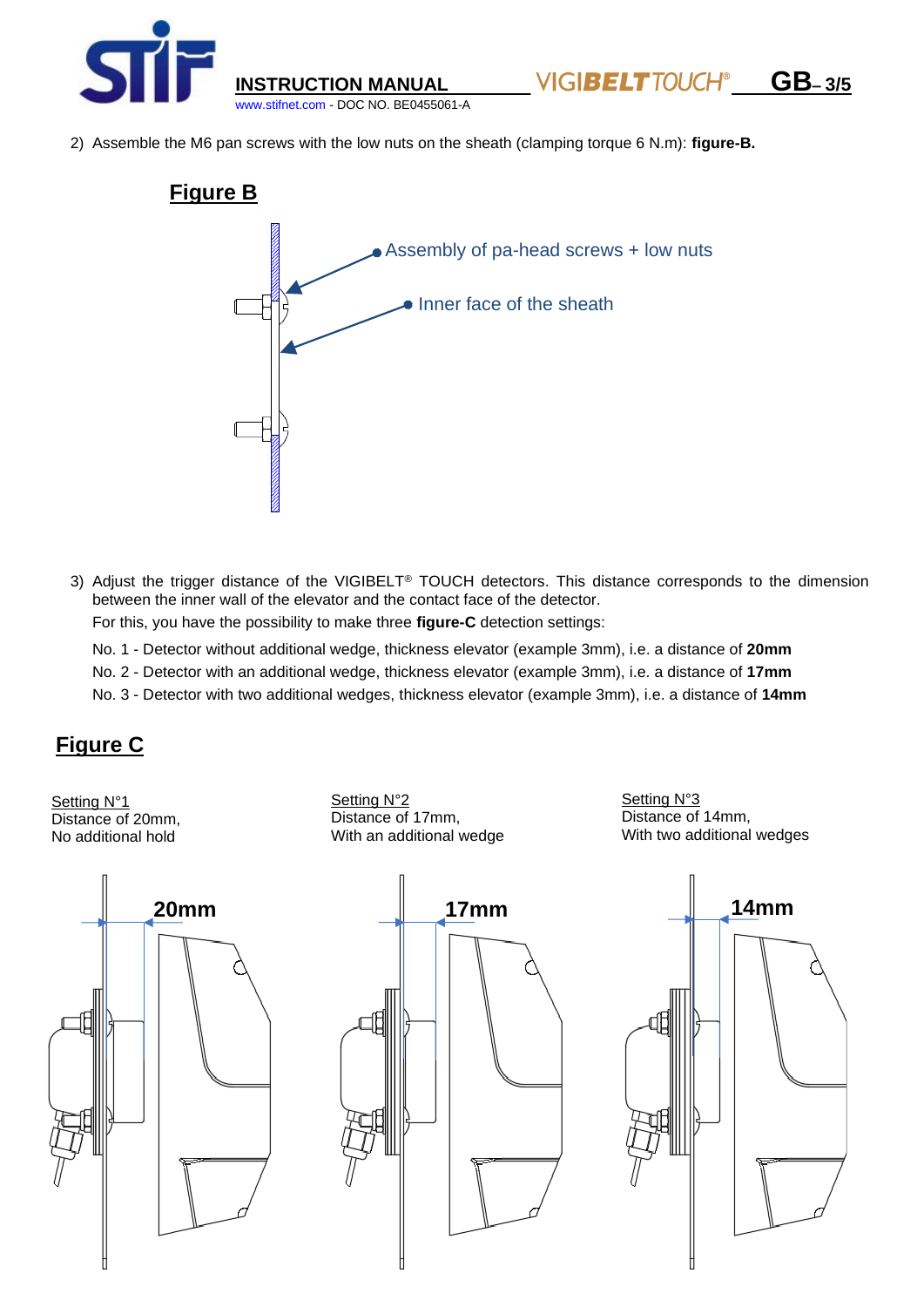

**INSTRUCTION MANUAL GB– 4/5**

4) Position the VIGIBELT® TOUCH detectors on the openings and screw the M6 brake nuts with the washers (clamping torque 4 N.m) according to **Figure-D.**

# **figure D**

Attach the VIGIBELT® Touch with washers and lock nuts



5) Connect the VIGIBELT® TOUCH according to the electrical scheme E or F: NC detector = positive safety, permanent control of the proper functioning of the sensor Signal loss indicates that there is a  $\vert \Rightarrow$  strap offset problem

 $\Rightarrow$  Electrical wire cut off

### **3-wire/NC connection scheme E**

**colours BN = Brown BU = Blue BK = Black**



PVC cable 3x0.11mm² 2m for ATEX zone and non-ATEX



# **For low voltage sensor, ATEX or not**

- **3-wire cable connection**
- L=2m cable
- **Voltage 12-24V DC**
- **Voltage limits, including ripple, 10-36V DC**
- **Switching power ≤ 100 mA**
- **temperature Operating: -25... 70°C (Non-ATEX) -20... 60°C (ATEX)**
- **Protection - IP67**

**Caution: Any connection must be made outside the ATEX zone**

#### **For mechanical sensor, out of ATEX zone**

- **3-wire cable connection**
- L=2m cable
- **Tension 12… 250V AC/DC**
- **NC : Black wire (1) / Grey wire (2)**
- **NO : Black wire (1) / Blue wire (4)**
- **Operating temperature: -20... 105°C**
- **Protection - IP67**

**Caution: Any connection must be made outside the ATEX zone**